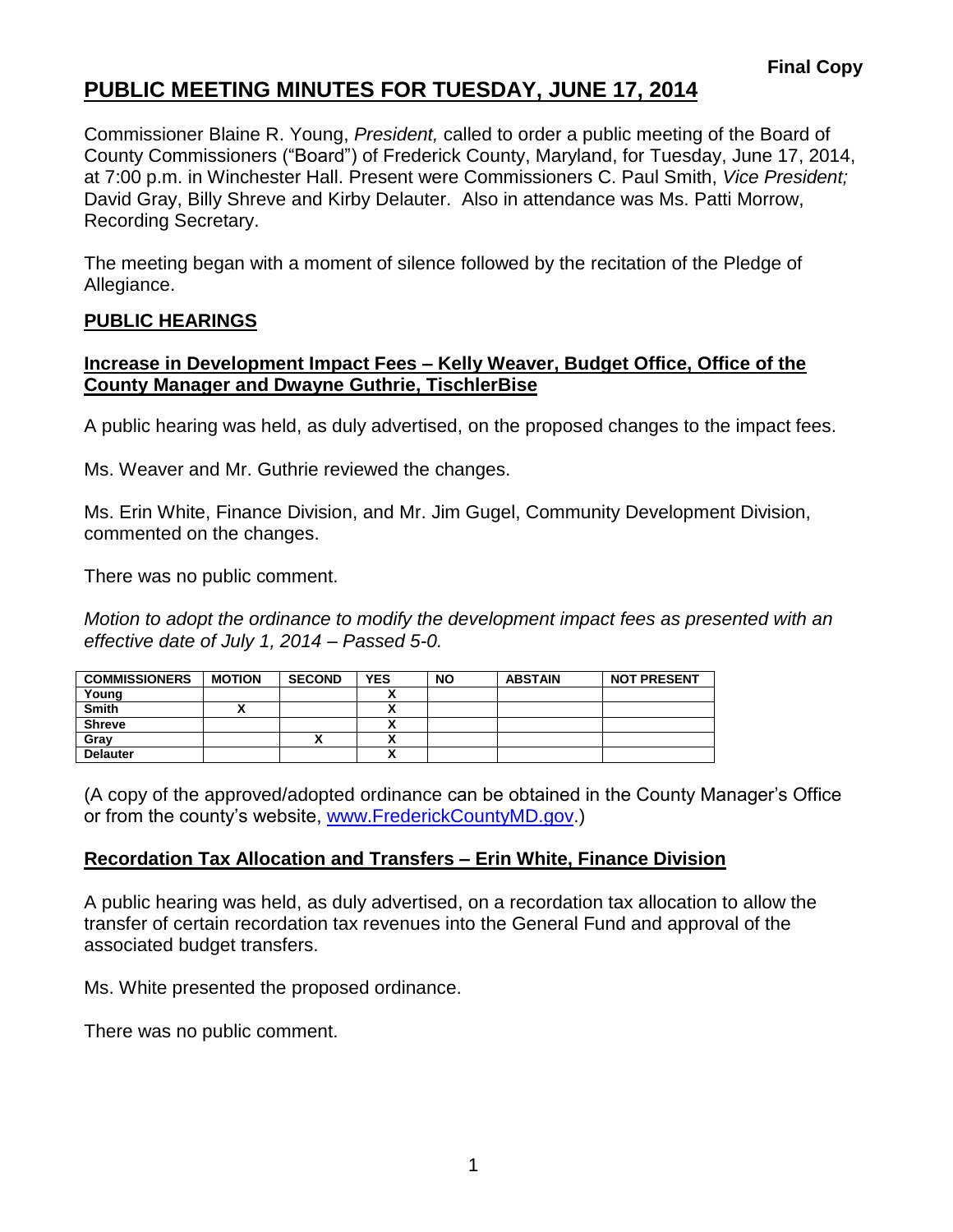# **PUBLIC MEETING MINUTES FOR TUESDAY, JUNE 17, 2014**

*Motion to adopt the ordinance that would no longer designate a portion of the recordation tax for the former Citizens Care and Rehabilitation Center; for a return of the previously designated revenue to the General Fund, and a one-time transfer of \$1 million of recordation tax revenues from the Parks Acquisition Development Fund to Frederick County Public Schools for technology enhancement – Passed 4-1.*

| <b>COMMISSIONERS</b> | <b>MOTION</b> | <b>SECOND</b> | <b>YES</b> | <b>NO</b> | <b>ABSTAIN</b> | <b>NOT PRESENT</b> |
|----------------------|---------------|---------------|------------|-----------|----------------|--------------------|
| Young                |               |               |            |           |                |                    |
| <b>Smith</b>         |               |               |            |           |                |                    |
| <b>Shreve</b>        |               |               |            |           |                |                    |
| Gray                 |               |               |            |           |                |                    |
| <b>Delauter</b>      |               | Λ             |            |           |                |                    |

(A copy of the approved/adopted ordinance can be obtained in the County Manager's Office or from the county's website, [www.FrederickCountyMD.gov.](http://www.frederickcountymd.gov/))

#### **Rezoning Condition Amendment #R-88-50(A) – Hogan Property – Jim Gugel, Community Development Division**

A public hearing was held, as duly advertised, on a request to delete two (2) conditions of the original rezoning on the Hogan Property.

Mr. Gugel presented the staff recommendation of approval and noted the Frederick County Planning Commission also recommended approval of the request.

Representing the applicants were: Mr. Noel Manalo, Miles and Stockbridge, PA; and Messrs. Tim and Patrick Hogan.

There was no public comment.

*Motion to approve Rezoning Condition Amendment #R-88-50(A) to delete Conditions #2 and #3 of the original rezoning on the Hogan Property located on the west side of New Design Road, south of Crestwood Boulevard, with the condition that the existing historical manor house and smokehouse be preserved, and to direct staff to prepare an ordinance for the Board's signature to be presented at a future meeting – Passed 5-0.*

*#2 The maximum floor area for new construction on this site (excluding the house and outbuildings existing on the date of the enactment of this ordinance) shall be 100,000 square feet.*

*#3 In accordance with the site development plan submitted by the applicant with this application in this case, no more than 25% of the property shall be covered in buildings, parking area or access roads. The remaining area will be in green area or outdoor recreation areas.*

| <b>COMMISSIONERS</b> | <b>MOTION</b> | <b>SECOND</b> | YES | <b>NO</b> | <b>ABSTAIN</b> | <b>NOT PRESENT</b> |
|----------------------|---------------|---------------|-----|-----------|----------------|--------------------|
| Youna                |               |               |     |           |                |                    |
| <b>Smith</b>         |               |               | ,,  |           |                |                    |